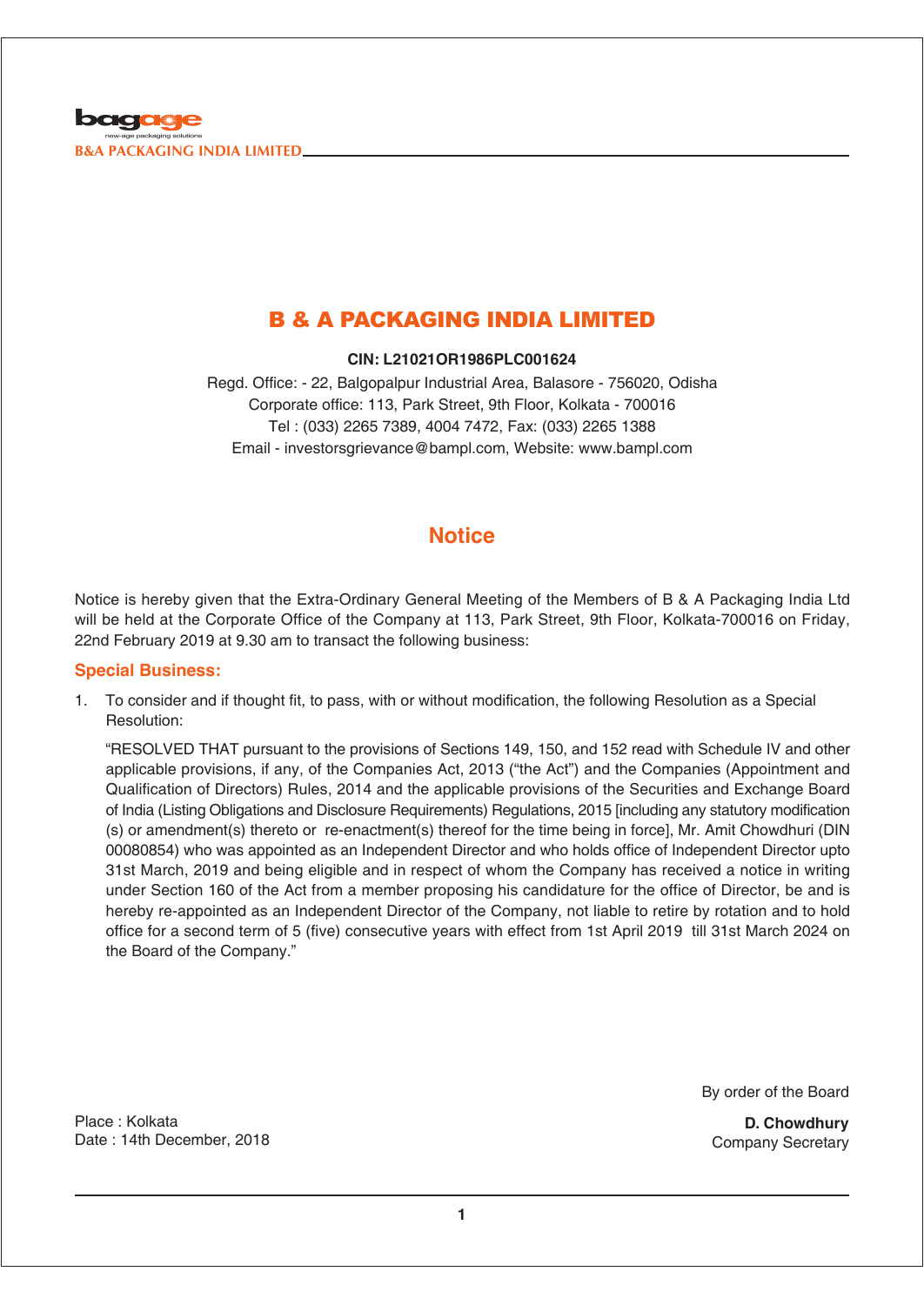## **NOTES:**

- 1. A member entitled to attend and vote at the Extra-Ordinary General Meeting (EGM) may appoint a proxy to attend and vote on a poll instead of himself /herself and the proxy need not be a member of the Company. The instrument appointing proxy in order to be effective, must be received either at the office of the Registrar and Share Transfer Agent, M/s MCS SHARE TRANSFER AGENT LIMITED (RTA) or at the Company's Registered Office not less than forty eight hours before the commencement of the meeting. Members are requested to note that office of the RTA has been shifted from 12/1/5, Manohar Pukar Road, Kolkata – 700026 to **383, Lake Gardens, 1st Floor, Kolkata - 700045** Phone: 033 4072-4051,52, 53 Fax- 033 4072-4050 email-mcssta@rediffmail.com
- 2. A person can act as a proxy on behalf of members not exceeding fifty and holding in the aggregate not more than ten percent of the total share capital of the Company. A member holding more than ten percent of the total share capital of the Company carrying voting rights may appoint a single person as proxy and such person shall not act as proxy for any other shareholder. A blank proxy form is enclosed with this notice.
- 3. Corporate Members intending to send their authorized representative to attend the Meeting are requested to send a certified copy of the Board Resolution authorizing their representative to attend and vote on their behalf at the EGM.
- 4. Explanatory Statement pursuant to section 102 of the Companies Act' 2013 (hereinafter the Act') relating to the Special Business to be transacted at the meeting is annexed hereto.

The terms and conditions of reappointment of Independent Director are open for inspection by the members at the registered office of the Company on all working days during business hours up to the date of the meeting and also available at the website of the Company.

- 5. The Company has set Friday, 15th February 2019 as 'Record Date' for taking record of the shareholders of the Company who will be eligible for casting their vote on the resolution to be passed in the ensuing Extra-Ordinary General Meeting , in both remote e-voting and physical mode.
- 6. Electronic copy of the notice of the EGM along with annexure, proxy form and attendance slip are being sent to the shareholders whose name appears in the prelist furnished by NSDL and CDSL as Beneficial Owner as on Friday, 11th January 2019 (record date for this purpose) and whose email ids are registered with the Company/DP for communication purposes unless any such shareholder has requested for a hard copy of the same. For those shareholders whose name stand registered in the Register of Members as on Friday, 11th January 2019 and who have not registered their email address, physical copies of the Notice of this EGM is being sent in the permitted mode. The notice of the EGM is also available at the website of the Company at www.bampl.com.
- 7. In compliance with the provisions of section 108 of the Companies Act' 2013 and the rules framed thereunder, the members are provided with the facility to cast their vote electronically, through remote e-voting services provided by Central Depository Services (India) Ltd (CDSL) on the resolutions set forth in this notice.
- 8. Mr. Tarun Chatterjee, Advocate (Enrolment No. WB 2068) failing him, Ms. Binita Pandey, Company Secretary in Practice (PCS No. 19730) has been appointed as the Scrutinizer to scrutinize the e-voting process. The Scrutinizer shall as early as possible from the conclusion of the e-voting period, unblock the votes in the presence of at least two (2) witnesses not in employment of the Company and make a Scrutinizer's Report of the Votes cast in favour or against, if any, to the Chairman of the Meeting.

## 9. **SHAREHOLDER'S INSTRUCTIONS FOR REMOTE E-VOTING**

The instructions for shareholders voting electronically are as under:

(i) The voting period begins on Tuesday, 19th February 2019 at 10 a.m. and ends on Thursday, 21st February 2019 at 5 pm. During this period shareholders' of the Company, holding shares either in physical form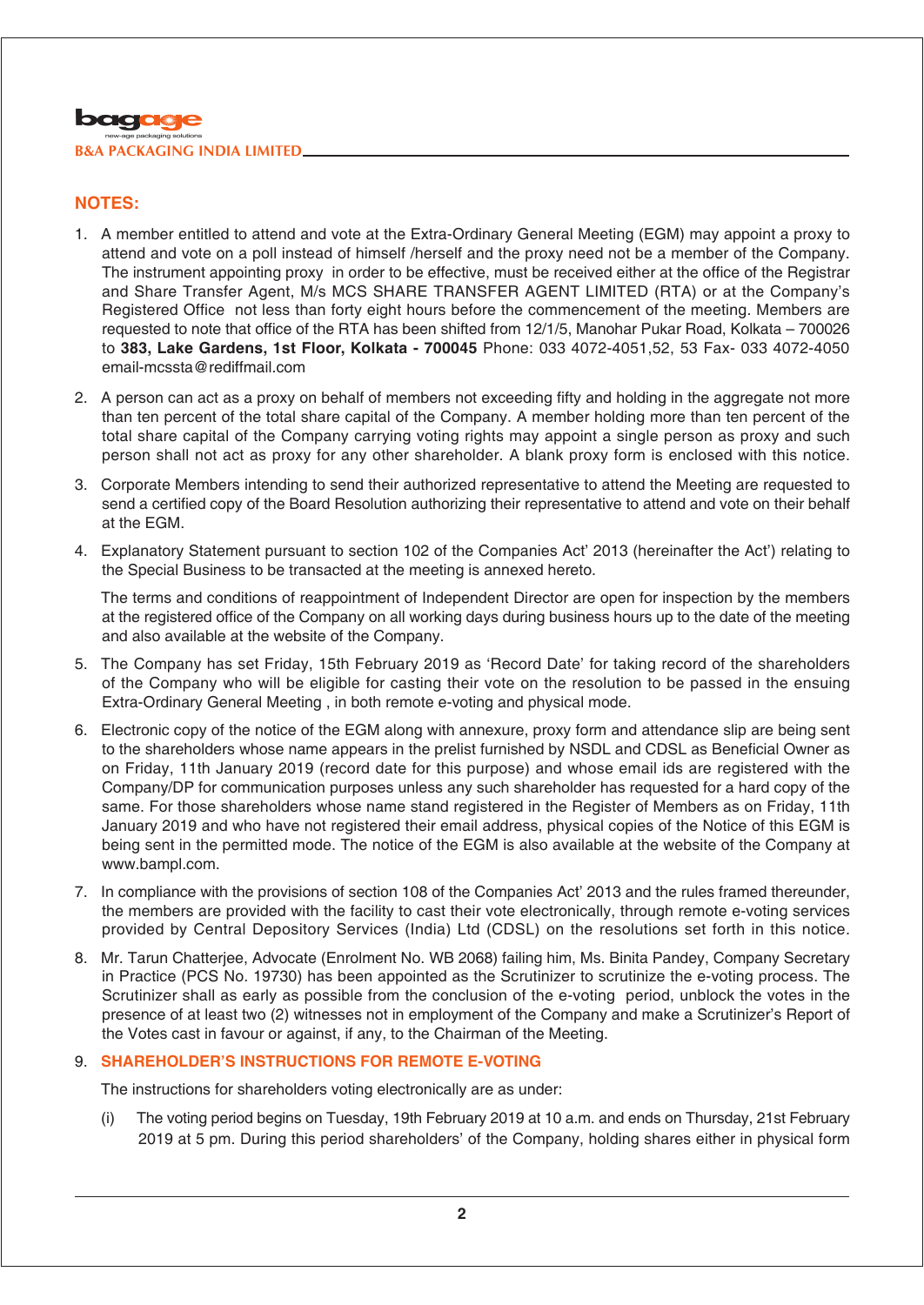

or in dematerialized form, as on the cut-off date (record date) on Friday, 15th February 2019 may cast their vote electronically. The remote e-voting module shall be disabled by CDSL for voting thereafter.

- (ii) Shareholders who have already voted through remote e-voting prior to the meeting date would not be entitled to vote on poll at the meeting venue.
- (iii) The shareholders should log on to the e-voting website www.evotingindia.com.
- (iv) Click on Shareholders tab.
- (v) Now Enter your User ID
	- a. For CDSL: 16 digits beneficiary ID,
	- b. For NSDL: 8 Character DP ID followed by 8 Digits Client ID,
	- c. Members holding shares in Physical Form should enter Folio Number registered with the Company.
- (vi) Next enter the Image Verification as displayed and Click on Login.
- (vii) If you are holding shares in demat form and had logged on to www.evotingindia.com. and voted on an earlier voting of any Company, then your existing password is to be used.
- (viii) If you are a first time user follow the steps given below:

|                                                          | For Members holding shares in Demat Form and Physical Form                                                                                                                                                                                                                                                                                                     |
|----------------------------------------------------------|----------------------------------------------------------------------------------------------------------------------------------------------------------------------------------------------------------------------------------------------------------------------------------------------------------------------------------------------------------------|
| <b>PAN</b>                                               | Enter your 10 digit alpha-numeric *PAN issued by Income Tax Department<br>(Applicable for both demat shareholders as well as physical shareholders)<br>Members who have not updated their PAN with the Company/depository participant<br>are requested to use the first two letters of their name and the 8 digits of the<br>sequence number in the PAN Field. |
|                                                          | In case the sequence number is less than 8 digits enter the applicable number<br>of 0's before the number after the first two characters of the name in CAPITAL<br>letters. E.g. If your name is Ramesh Kumar with sequence number 1 then enter<br>RA00000001 in the PAN Field.                                                                                |
| <b>Dividend Bank</b><br>Details OR Date of<br>Birth(DOB) | Enter the Dividend Bank Details or Date of Birth (in dd/mm/yyyy format) as recorded<br>in your demat account or in the Company records in order to login.<br>If both the details are not recorded with the depository or Company please enter<br>the member id / folio number in the dividend bank details field as mentioned in<br>$\int$ instruction $(v)$ . |

- (ix) After entering these details appropriately, click on "SUBMIT" tab.
- (x) Members holding shares in physical form will then directly reach the Company selection screen. However, members holding shares in demat form will now reach 'Password Creation' menu wherein they are required to mandatorily enter their login password in the new password field. Kindly note that this password is to be also used by the demat holders for voting for resolutions of any other Company on which they are eligible to vote, provided that Company opts for remote e-voting through CDSL platform. It is strongly recommended not to share your password with any other person and take utmost care to keep your password confidential.
- (xi) For Members holding shares in physical form, the details can be used only for e-voting on the resolution contained in this Notice.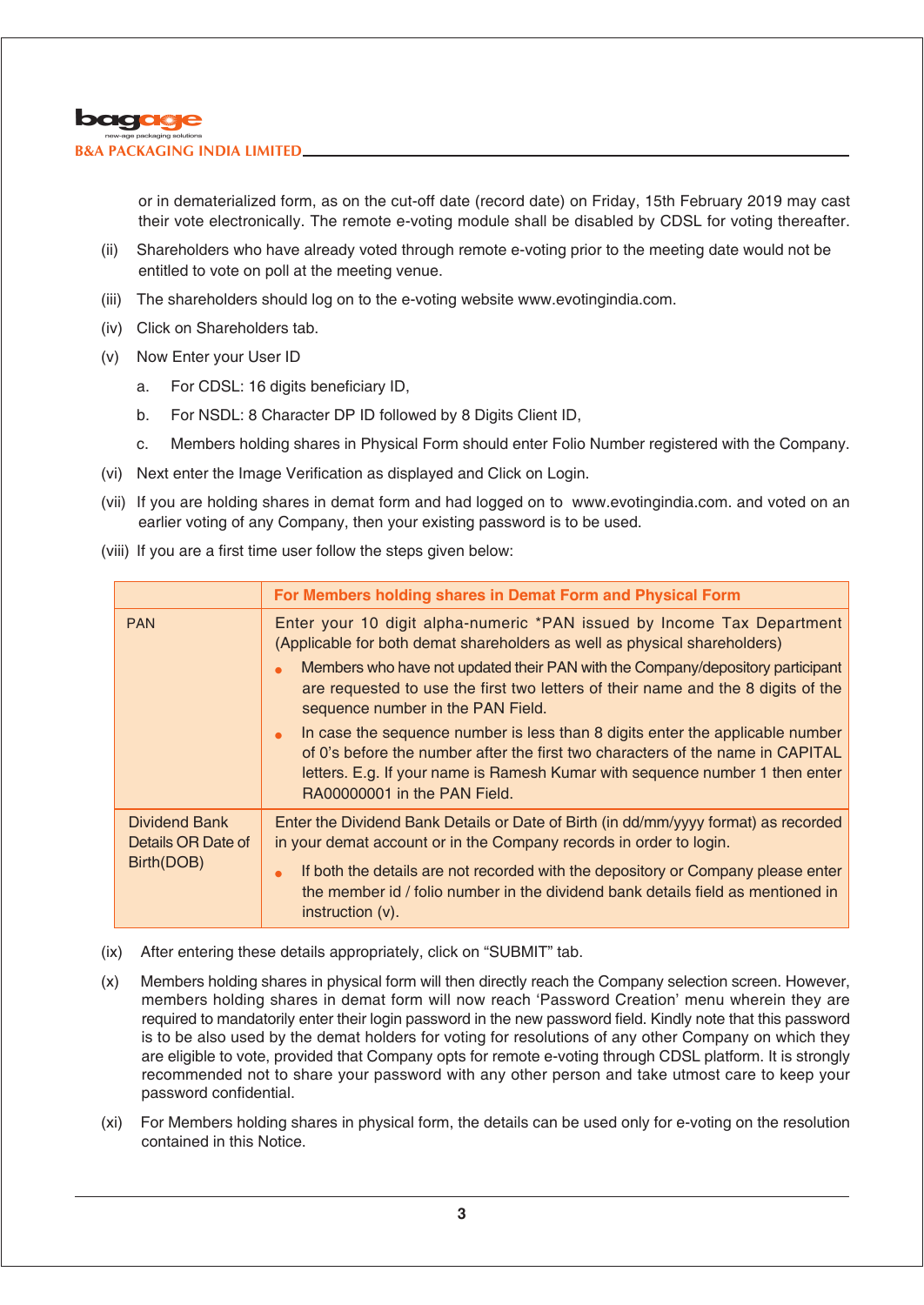

- (xii) Click on the EVSN for the relevant BandAPack on which you choose to vote.
- (xiii) On the voting page, you will see "RESOLUTION DESCRIPTION" and against the same the option "YES/NO" for voting. Select the option YES or NO as desired. The option YES implies that you assent to the Resolution and option NO implies that you dissent to the Resolution.
- (xiv) Click on the "RESOLUTIONS FILE LINK" if you wish to view the entire Resolution details.
- (xv) After selecting the resolution you have decided to vote on, click on "SUBMIT". A confirmation box will be displayed. If you wish to confirm your vote, click on "OK", else to change your vote, click on "CANCEL" and accordingly modify your vote.
- (xvi) Once you "CONFIRM" your vote on the resolution, you will not be allowed to modify your vote.
- (xvii) You can also take a print of the votes cast by clicking on "Click here to print" option on the Voting page.
- (xviii) If a demat account holder has forgotten the login password then Enter the User ID and the image verification code and click on Forgot Password and enter the details as prompted by the system.
- (xix) Shareholders can also cast their vote using CDSL's mobile application m-voting available for android based mobiles. The m-voting app can be downloaded from Google Play. Apple and Windows phone users can download the app from the App store and Windows phone store respectively. Please follow the instructions as prompted by the mobile app while voting on your mobile.
- (xx) **Note for Non Individual Shareholders and Custodians**
	- <sup>l</sup> Non-Individual shareholders (i.e. other than Individuals, HUF, and NRI etc.) and Custodian are required to log on to www.evotingindia.com. and register themselves as Corporates.
	- <sup>l</sup> A scanned copy of the Registration Form bearing the stamp and sign of the entity should be emailed to helpdesk.evoting@cdslindia.com.
	- <sup>l</sup> After receiving the login details a Compliance User should be created using the admin login and password. The Compliance User would be able to link the account(s) for which they wish to vote on.
	- The list of accounts linked in the login should be mailed to helpdesk.evoting@cdslindia.com and on approval of the accounts they would be able to cast their vote.
	- <sup>l</sup> A scanned copy of the Board Resolution and Power of Attorney (POA) which they have issued in favour of the Custodian, if any, should be uploaded in PDF format in the system for the scrutinizer to verify the same.
- (xxi) In case you have any queries or issues regarding remote e-voting, you may refer the Frequently Asked Questions ("FAQs") and e-voting manual available at www.evotingindia.com, under help section or write an email to helpdesk.evoting@cdslindia.com.

### **Other Instructions On Remote E-voting**

- (i) The remote e-voting period commence on Tuesday, 19th February 2019 at 10 a.m. and ends on Thursday, 21st February 2019 at 5 pm. During this period, shareholders holding shares either in physical form or in dematerialised mode as on Friday, 15th February 2019 may cast their vote electronically. The remote e-voting module will be disabled by CDSL for voting hereafter. Once the vote on resolution is casted by the shareholder, he shall not be allowed to change it subsequently.
- (ii) The voting rights of the shareholder will be in proportion of their shares as on Friday, 15th February 2019 to the paid up equity share capital of the Company. However, any person who acquires Share(s) and become a member after dispatch of notice and held shares as on cutoff date may obtain the sequence number of remote e-voting by sending a request to the Company's RTA at mcssta@rediffmail.com.
- (iii) Provision of electronic voting will not be extended during the EGM, however those members who have not casted their vote through remote e-voting will be allowed to vote on poll. Those members who have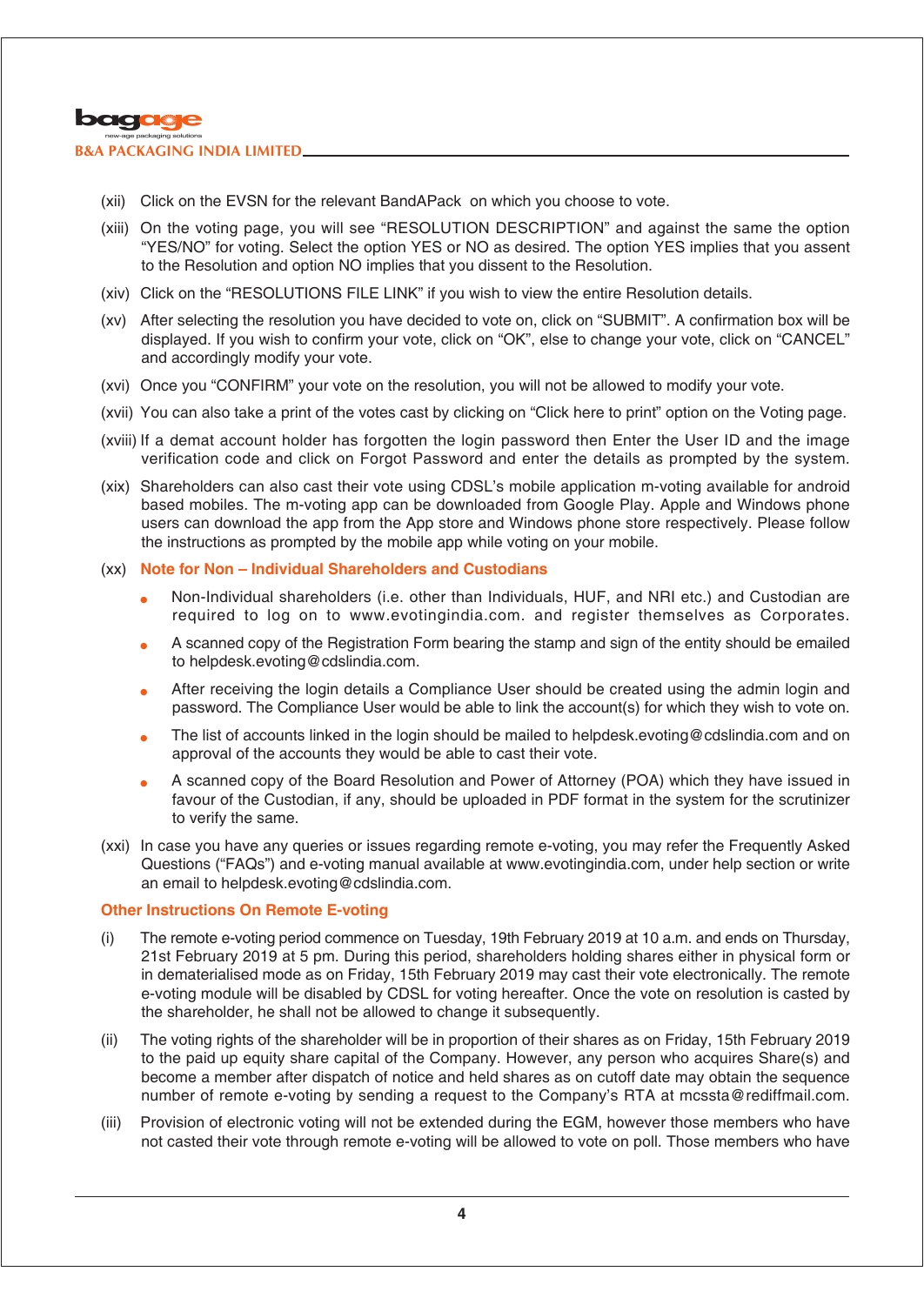

exercised their voting through remote e-voting prior to the meeting may participate in the EGM but will not be entitled to vote on poll during the meeting.

- (iv) Mr. Tarun Chatterjee, Advocate, failing him, Ms. Binita Pandey, Practicing Company Secretary has been appointed as the 'Scrutinizer' to scrutinize the e-voting process in a fair and transparent manner.
- (v) The Scrutinizer will make his/her report of the votes casted in favour or against, if any, to the Chairman of the EGM or a person authorised by him on Saturday, 23rd February 2019 and he shall declare the results of the voting forthwith.
- (vi) The results declared along-with the Scrutinizer's Report shall be placed on the Company's website www.bampl.com and will be available in the website of CDSL and will be communicated to Bombay Stock Exchange where the shares of the Company is listed.
- 10. Information on the proposed appointee Director pursuant to Reg. 36 of SEBI (LODR):

Mr. Amit Chowdhuri: Mr. Chowdhuri born in 1st November 1949 is a Hons. Graduate from St. Edmunds College, Shilllong. In his 40 years of career he has served J. Thomas & Co. Pvt. Ltd, a Calcutta based reputed tea auction house, in several capacity including Chairman and Managing Director. He serves the Audit Committee and Nomination and Remuneration Committee of Directors of the Company as member and is the Chairman of Stakeholder's Relationship Committee and Corporate Social Responsibility Committee. Particulars of Directorship of Mr. Chowdhuri in other listed companies are tabled below.

| <b>Name of the Director</b> | Name of the<br><b>Company</b> | <b>Position</b>                  | <b>Committee Membership</b>                                                                                               | <b>Chairmanship</b>                        |
|-----------------------------|-------------------------------|----------------------------------|---------------------------------------------------------------------------------------------------------------------------|--------------------------------------------|
| Mr. Amit Chowdhuri          | <b>B &amp; A Ltd.</b>         | Non-Executive<br><b>Director</b> | Nomination &<br>(i)<br><b>Remuneration</b><br>Committee<br><b>Corporate Social</b><br>(ii)<br>Responsibility<br>Committee | Stakeholder's<br>Relationship<br>Committee |

11. The route map of the venue of the meeting is attached herewith for convenience of the Members.



**Route Map**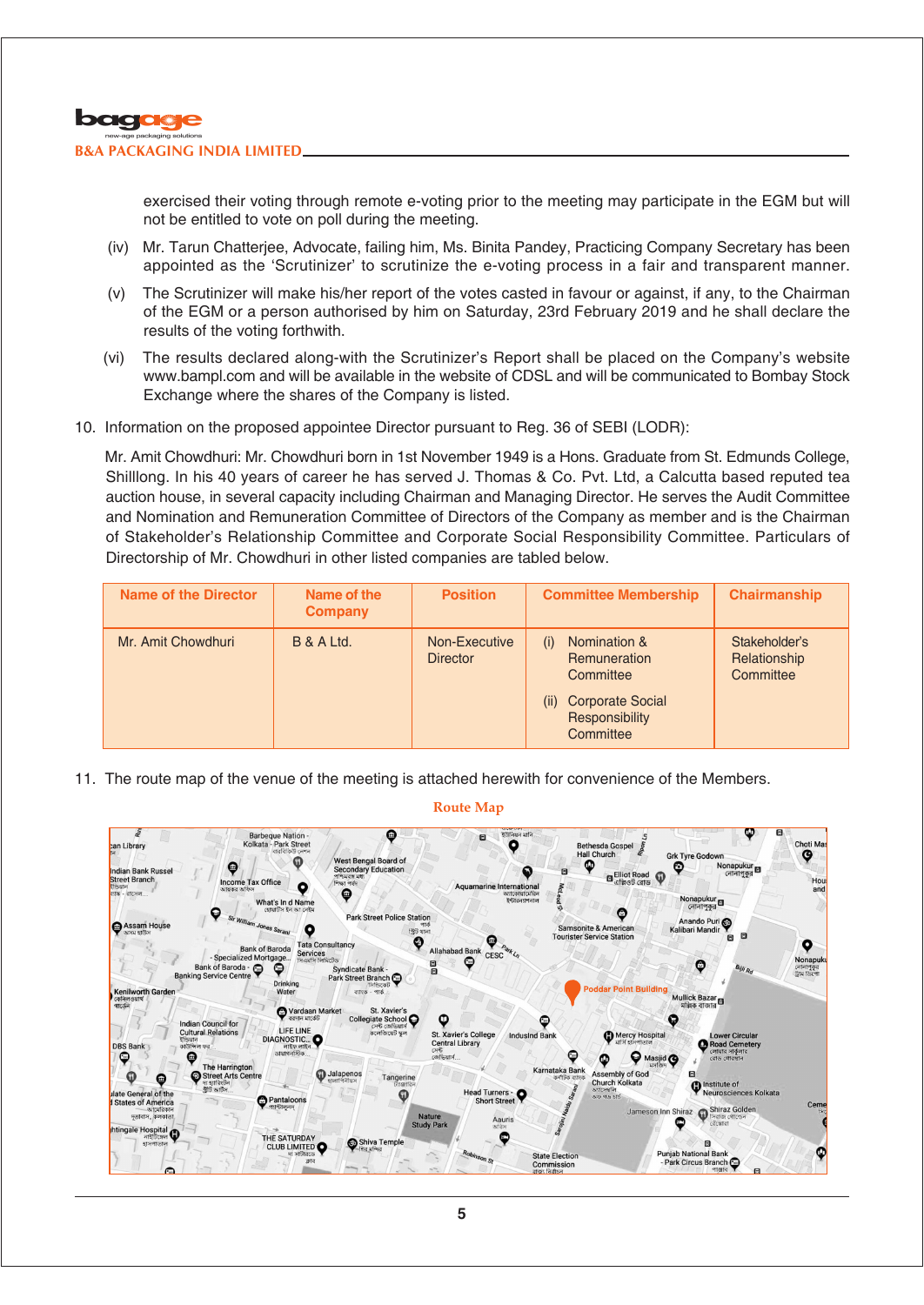

## **EXPLANATORY STATEMENT**

### **Pursuant to Section 102 of the Companies Act' 2013**

### **Item No. 1**

The Members of the Company in the Annual General Meeting of the Company held on 17th September 2014 approved the appointment of Mr. Amit Chowdhuri as an Independent Director in the Company for an initial term of five consecutive years to hold office upto 31st March 2019.

Prior to joining this Directorate, Mr. Amit Chowdhuri during his career groomed himself as a proficient manager in J. Thomas & Company a professionally managed business house where he reached the highest echelon of the corporate structure and was elevated to the position of Chairman and Managing Director. It is imperative to note that as a professional manager he had practiced corporate governance throughout his career long before such philosophy was adopted by listed bodies. In fact Mr. Chowdhuri alongwith his other professional colleges in the Board has been instrumental in bringing good governance in the Board and Committee practices which is an essential responsibility of an Independent Director. As a member of the Board and all the Committees he serves he had effectively participated at deliberations in issues of strategy, performance, risk management, standards of conduct, deployment of resources and key appointments in the company. As a Chairman of the Stakeholder's relationship committee he has remained a keen contributory in safeguarding the interest of the shareholders and bringing improved and quick solutions to the shareholder's grievances. During the financial year 2017-18, under his Chairmanship the Corporate Social Responsibility Committee successfully implemented two key projects in Balasore. As a member of various prestigious clubs and trade bodies top industry executives and key individuals are assessable to him and he has brought appropriate clarification or amplification of information on several issues which were vital and delicate to the company.

In terms of section 149 of the Companies Act' 2013 (hereinafter the Act') read with Regulation 25 of the Securities and Exchange Board of India (Listing Obligations and Disclosure Requirements) Regulations, 2015 (hereinafter the SEBI (LODR), an independent director shall hold office for an initial term of five consecutive years but shall be eligible for re-appointment on passing a Special Resolution by the Members of the Company. Accordingly on passing Special Resolution by the Members of the Company the above mentioned Director would stand eligible for reappointment as Independent Director in the Board of Directors of the Company (hereinafter the Board) for a 2nd term of five consecutive years on expiry of his existing tenure of Directorship as mentioned above.

The Company has received notice in writing from a Member of the Company under Section 160 of the Act, proposing candidature of Mr. Amit Chowdhuri for the office of Director of the Company.

In terms of what has been stated in para 2 above, the Board is of the view that continued association of Mr. Amit Chowdhuri would be beneficial for future development and business prospect of the Company. Besides, given the knowledge, experience and performance of the aforesaid Director and contribution to Board processes by him, it would be appropriate that he may continue to serve on the Board as an Independent Director for a 2nd term of five consecutive years to hold office from 1st April 2019 to 31st March 2024.

Accordingly, in compliance with the applicable provisions of the Act' and relevant rules and regulations framed thereunder and SEBI (LODR) the Board at its meeting held on 14th December 2018, recommended for the approval of the Members, the re-appointment of Mr. Amit Chowdhuri for a 2nd term of five consecutive years and to hold office as non-executive Independent Director from 1st April 2019 to 31st March 2024.

Declaration has been received from Mr. Amit Chowdhuri that he meet the criteria of Independence prescribed under Section 149 and Schedule IV of the Act read with the Companies (Appointment and Qualification of Directors) Rules, 2014 and Regulation 16 of the SEBI (LODR).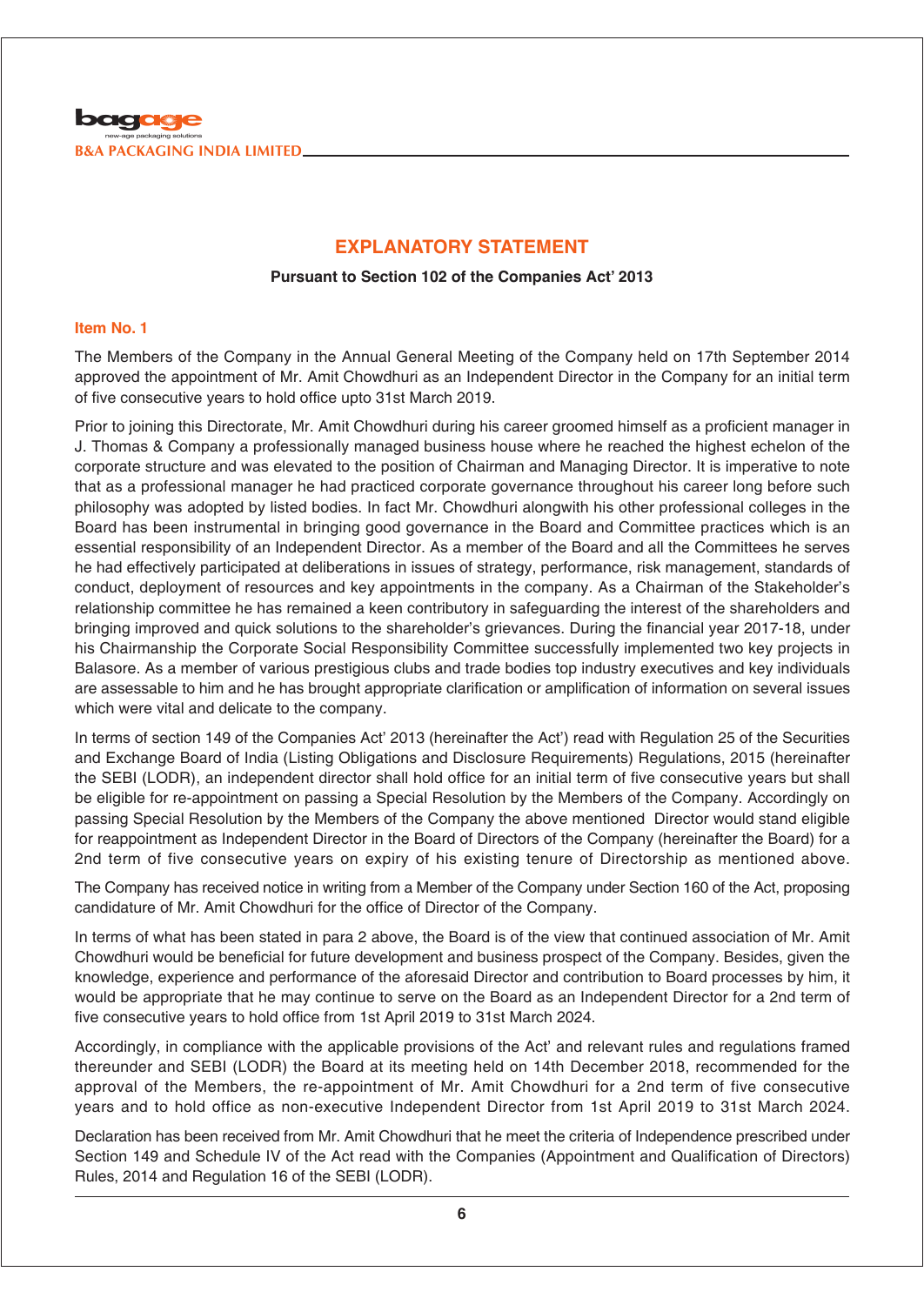

In the opinion of the Board, Mr. Amit Chowdhuri fulfills the conditions specified in the Act, the Rules thereunder and SEBI (LODR) for re-appointment as Independent Director and that he is independent of the management of the Company.

Additional information in respect of Mr. Amit Chowdhuri pursuant to the SEBI (LODR) and the Secretarial Standard on General Meetings is appended in the notice of this meeting.

None of the other Directors and Key Managerial Personnel of the Company, or their relatives, other than Mr. Amit Chowdhuri is interested or concerned in the Special Resolution.

The Board recommends the Special Resolution in item no. 1 for the approval of the members.

By order of the Board

Place : Kolkata Date : 14th December, 2018

**D. Chowdhury** Company Secretary